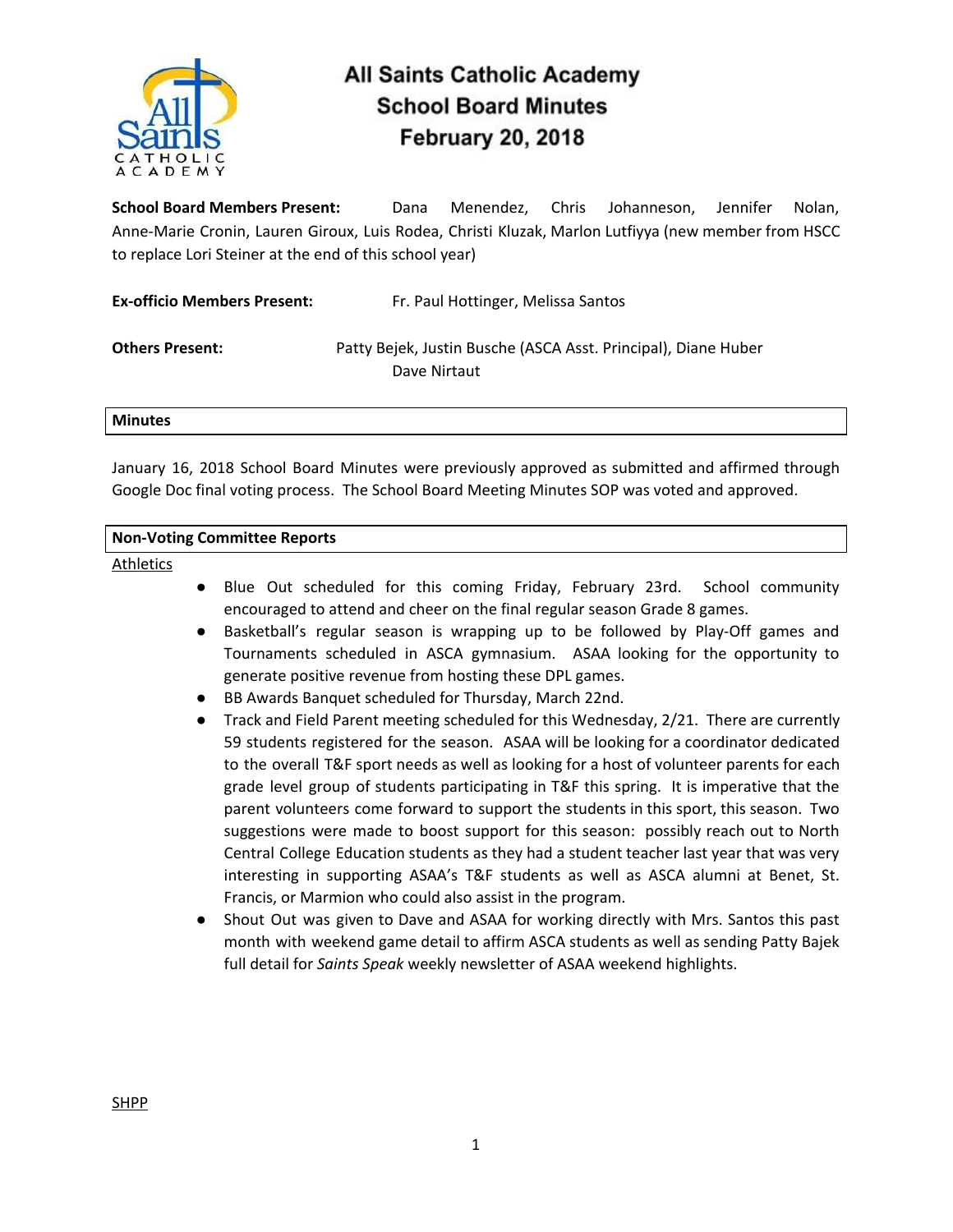Monthly report provided an update on SHPP activities in the past month, including:

- Discussed upcoming Book Fair
- Discussed Daddy Daughter Dance
- Discussed Mother Son Event
- Reviewed Community Outreach most recent events and upcoming polo shirt donations at the end of the year.
- Parent Coordinator review- parties success
- Partnering up with auction on phone a thon invites and ask for general help SHPP to pay for an ANTI Bullying Assembly- The hope is to empower students to stand up for themselves and each other – presented in a fun and exciting way. This will be presented by Matt Wilhelm BMX rider who also starred on America's Got Talent.

## Assistant Principal Report

● Mr. Busche is currently participating in a graduate study program for his Teacher/Leader Certification and he offered a presentation to the SB on a study he conducted with a small group of ASCA parents on the subject of "Enrollment". Striving to gain a sense of the "pulse" of some of our parents about their overall impressions of ASCA from tuition to marketing, he was able to affirm much of the current direction of All Saints as well as inviting parents to share their thoughts and suggestions on what would attract new families to our school community. While the survey and study was not intended to be scientific, it offered a perspective that encourages and gives hope to ASCA to keep reaching for opportunities to improve enrollment.

## Board of Trustees

Melissa provided an update on the Board of Trustees.

- BOT's will look to send a monthly update to the SB highlighting their work over the past month as well as the specific projects they are currently working on and toward for ASCA. Mrs. Santos will submit this update to the SB on behalf of the BOT's.
- This past month the BOT's have continued their work on re-defining their purpose and how they will hope to meet their goals going forward.
- Further review of the Feasibility Study has continued as they focus specifically on "targeted" areas that were identified in the study and where donors what to share their money. Most specifically their focus has been on ASCA's expansion of an "Early Childhood Center".
- Another targeted area will be expanding the BOT's conversations with the Sponsoring and Supporting Pastors as we look to 2020 and how to continue to foster parish support of the school.

## **Pastor Report – Father Paul**

Nothing to report

## **Principal Report – Melissa Santos**

● School Year 2018-2019 calendar was submitted by Mrs. Santos for SB review, discussion, and approval. Highlights include: review of District 203 and 204 calendars to sync up days and times in school; offering two half-days in the calendar that will foster collaboration of ASCA's faculty and staff with our local Naperville Catholic schools to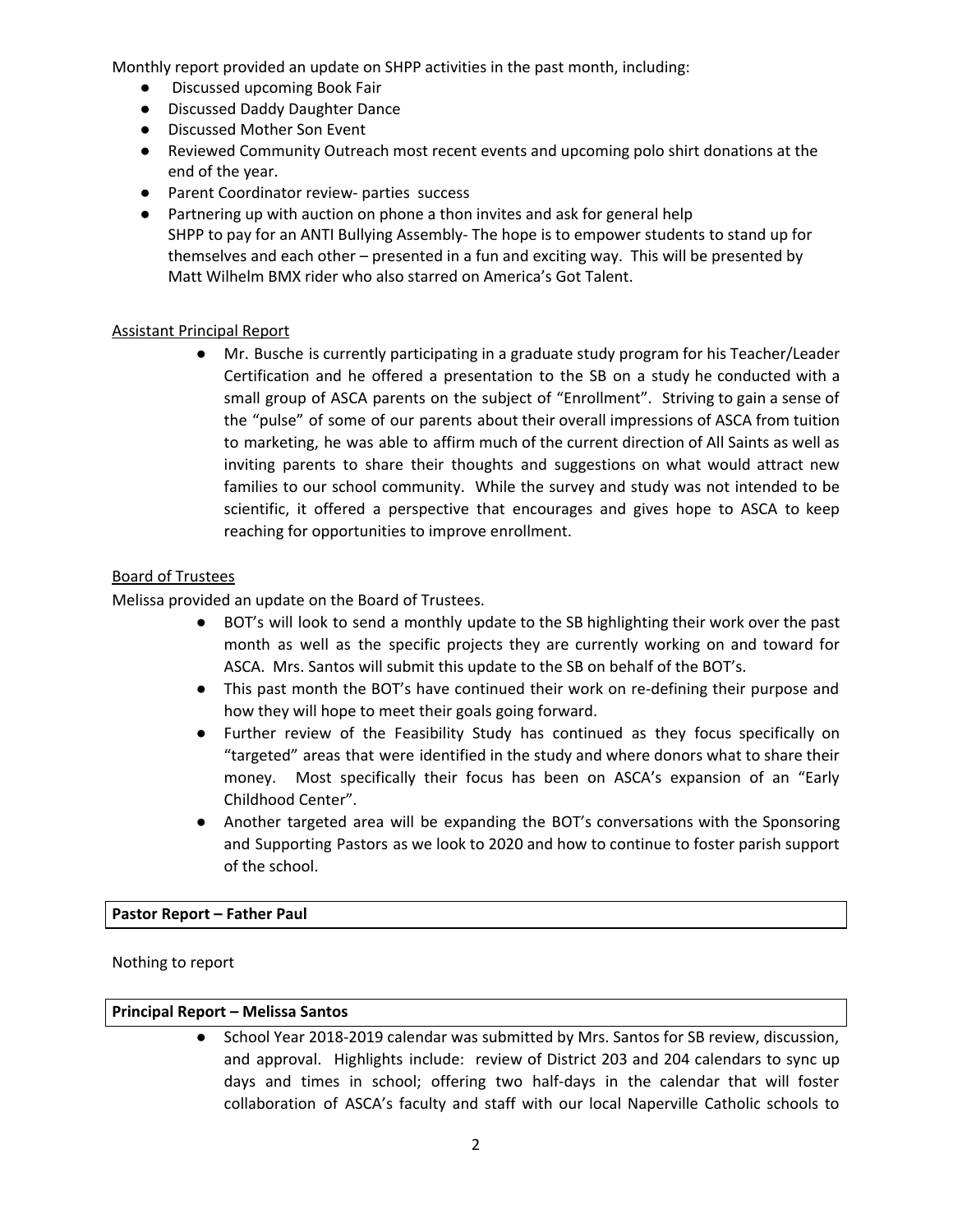work together and focus on School Improvement Plans (SIP); offering professional development opportunities for ASCA's faculty and staff which builds upon the inter-parish SIP work; and the inclusion of time off while the ASCA faculty attend the NCEA conference which will be held in Chicago this coming April 2019.

- After much dialogue, motions were made to approve the 2018-2019 school year calendar as presented and the calendar was affirmed.
- A technology update was presented highlighting the continual, daily attention given to resolving the layers of incidents and challenges that have occurred with our internet and connectivity issues. ASCA's Technology consultant has reached out to local tech engineers and they have worked in tandem on resolutions to our systems, reviewed current internet carrier and have suggested that we develop a redundant internet circuit system with two strong local internet carriers, and identified and improved upon classroom/student practices that may cause disconnection problems.
- Dinner Dance Auction "paddle up" will invite attendees of the auction to make donations toward enhancing and expanding our technology program with newer, updated SmartBoards, stronger infrastructures to support our expanding technology needs, software enhancements, etc.
- Mrs. Santos made a proposal to the SB to consider the possibility of having the Junior High students purchase a prescribed Chromebook for their Grade 6-8 years. Current suggestions being considered would be a \$300 fee paid over three years and the Chromebook could then be purchased for a nominal fee at graduation. SB members suggested ideas toward generating a policy for a three year program. Admin will work alongside technology team to come up with a policy to be presented to the Finance Committee and the SB for SY18-19.
- A request was made to create a new school policy for "communication of participation and results of ASCA extra-curricular events and competitions". Upon SB discussion of ideas and suggestions, it was determined that the policy would include: results of competitions would be submitted to Mrs. Santos by ASAA coaches, coordinators of academic events such as Chess or Math competitions, or staff members only; communication details would be submitted directly to Patty Bajek and reviewed with Mrs. Santos in writing if request was for inclusion in the school newsletter; and timelines would be established and communicated to parents, coaches, and event coordinators identifying when and how details will be shared with the school community. Motions were made to proceed ahead with this policy, allowing time for Mrs. Santos and Patty Bajek to fine tune the details, and approval from the SB was granted.

#### **Voting Committee Reports**

Finance

- January Financial Month End Summary report was submitted to the SB. Revenues are trending as anticipated, flexible spending continues to be on hold and fixed expenses are tracking close to mid-year reforecast expectations.
- Finance Committee will be working to prepare the proposed 2018-2019 budget to be presented to the board at the May 15th combined SB and BOT meeting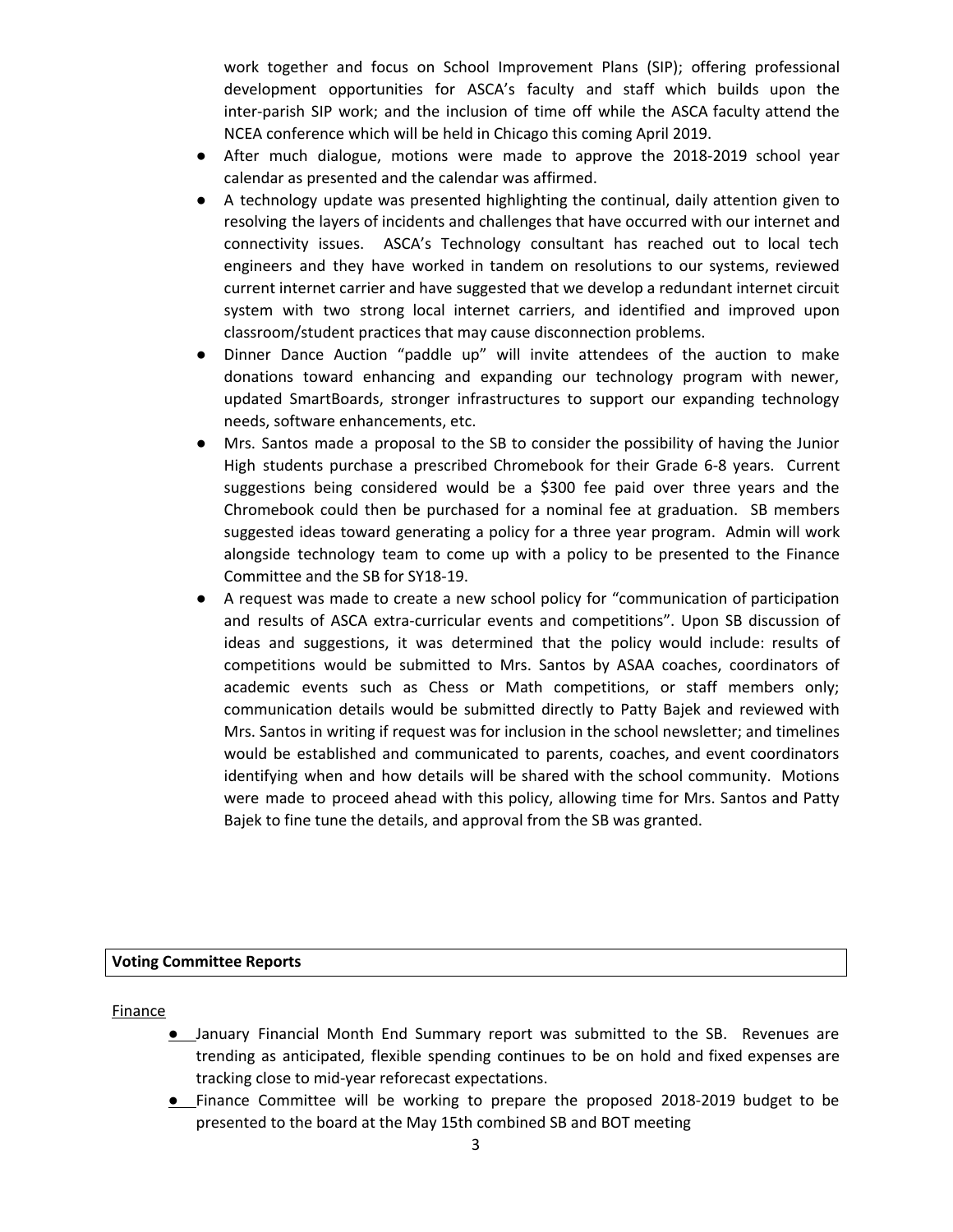#### Education

No report

## Marketing

- Patty Bajek shared details of continued interest and enrollment as a result of the well-attended Open House at the start of Catholic Schools Week.
- Preschool/Kindergarten enrollment is matching the current 2017-2018 enrollment, which is well ahead of this time last year. Patty will be attending a preschool fair this weekend and has continued to schedule tours and shadow opportunities for potential families.
- Will host a New Family Welcome Mass in March and a BBQ/Open House on May 9<sup>th</sup>. The Open House will include an Early Childhood Fair and the opportunity of parents of students moving in Junior High to meet with the teachers. This is a new event being offered this year.
- The Early Childhood Academy will expand its offerings to include a "Mommy and Me" class on Tuesday and Thursday morning and an "On My Own" class for younger three-year-old students on Monday, Wednesday, Friday. A tuition structure for these programs was recommended to the Board for approval. The proposed tuition rate was based research of other similar programs in the area as well as a proration comparative to the current All Saints preschool tuition. The Board approved the tuition rates for these new programs so the programs can begin to be broadly marketed.
- The intersection of the Marketing Committee efforts and the Parish Liaison efforts were discussed. The concern is duplication of efforts as well as potential mixed communication if parishes are being approached by multiple committee members. Next steps in gaining clarity regarding the best way to move forward will be for the Marketing Committee and the Catholic Identity Committees to have a joint meeting. They will then make a proposal to the Board regarding whether the Parish Liaison becomes a separate committee, a Board position or a remain a part of the Catholic Identity Committee.

## Catholic Identity

No report.

**Facilities** 

No report

#### Additional Notes:

- Vice President vote will be held at the March Board meeting. Nominations for Vice President, including self nomination, should be made to Dana Menendez prior to that meeting.
- Board members were asked to review the updated Strategic Plan Goal and Activity Tracker and make updates on their specific committee work. Review of progress in meeting prioritized strategic goals will be the focus of the March Board meeting.